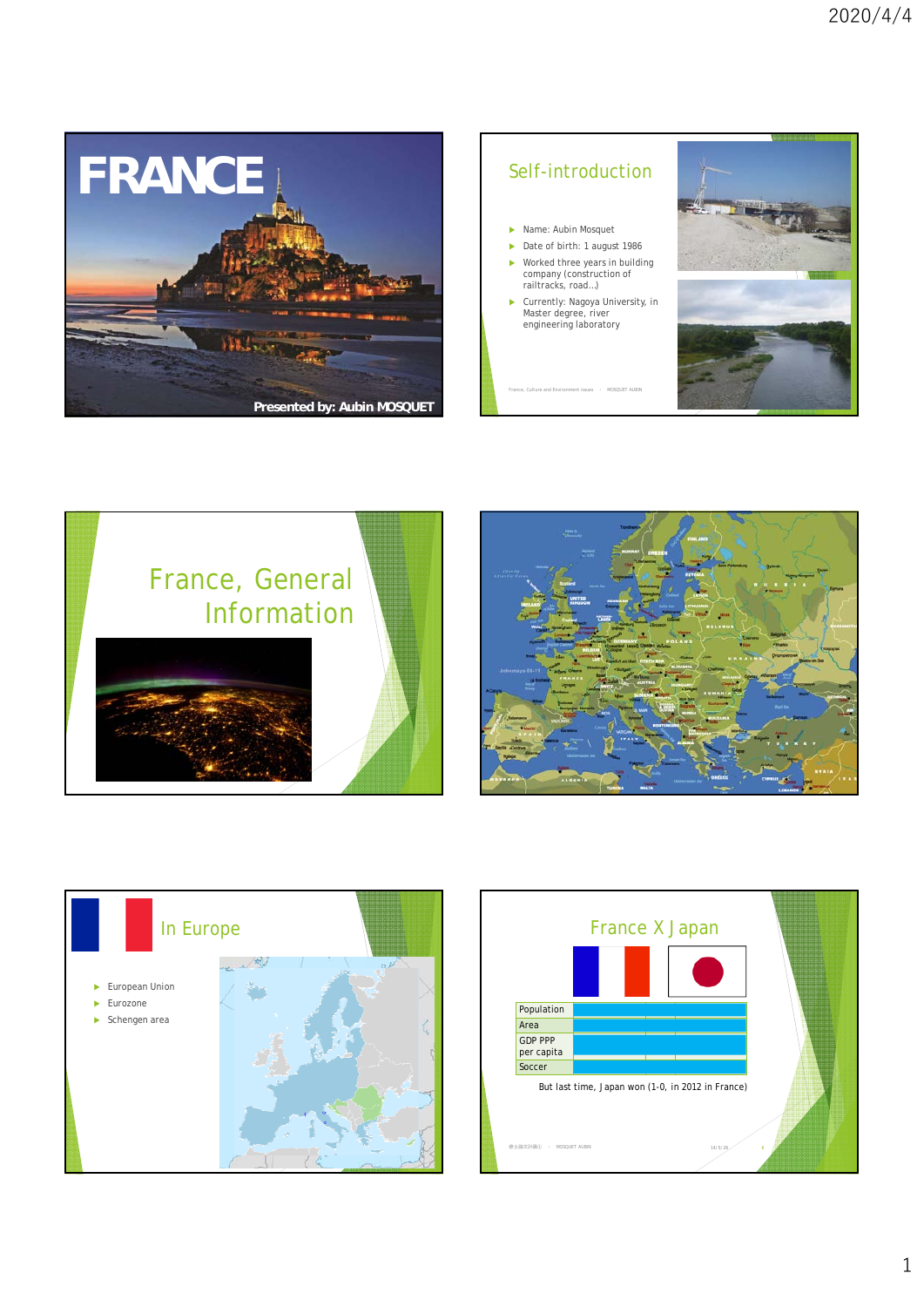









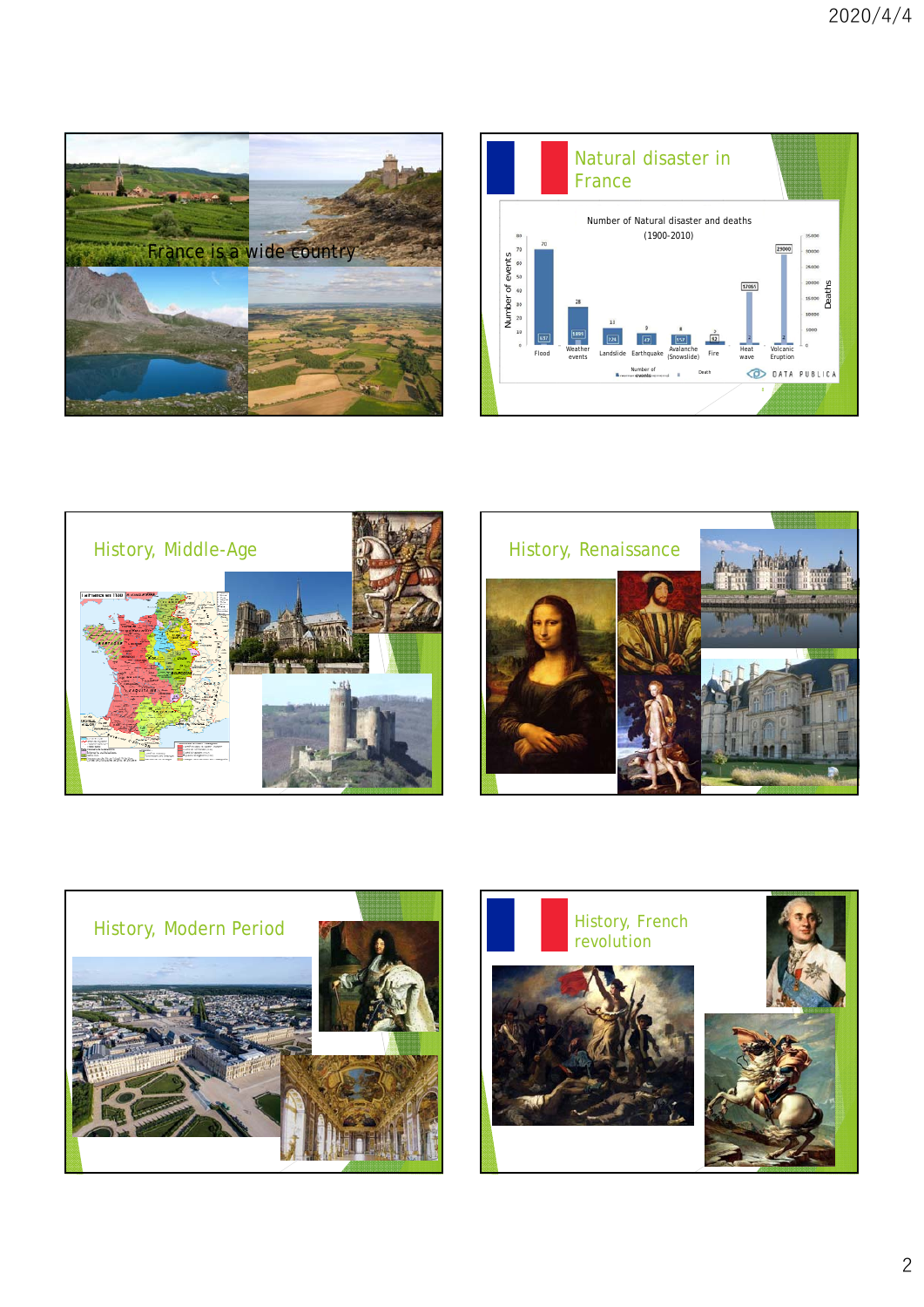









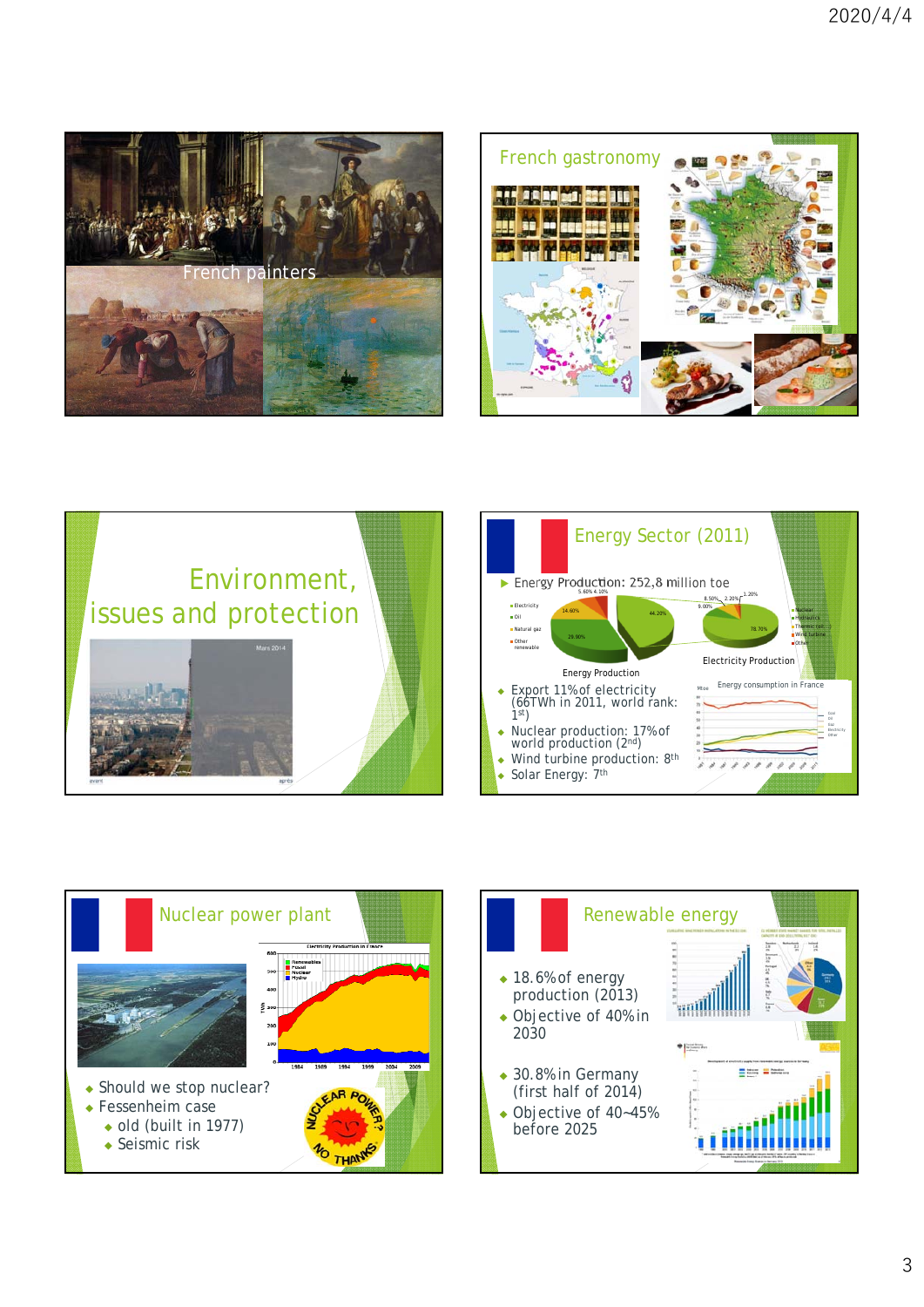

|           | <b>Objectives</b>                                                                                                                                                                                                                                                                                                           | Reduction of GHG emission! |                           |                           |
|-----------|-----------------------------------------------------------------------------------------------------------------------------------------------------------------------------------------------------------------------------------------------------------------------------------------------------------------------------|----------------------------|---------------------------|---------------------------|
| Period    |                                                                                                                                                                                                                                                                                                                             | France                     | <b>UE (15</b><br>country) | <b>UE (27</b><br>country) |
| 2008-2010 | Objective                                                                                                                                                                                                                                                                                                                   | $\Omega$                   | $-8%$                     |                           |
|           | Realized                                                                                                                                                                                                                                                                                                                    | $-6.6%$                    | $-11%$                    | $-15%$                    |
| 2020      | Objective                                                                                                                                                                                                                                                                                                                   | $-14%$                     |                           | $-20%$                    |
| 2050      | Objective                                                                                                                                                                                                                                                                                                                   | $-75%$                     |                           |                           |
|           | The base number is 1990 emission.<br>The objective for 2020 is for emission non submit to permit<br>trade system.<br>In negotiation for a new climate agreement, UE purpose to<br>increase its objective at 30% if other countries take<br>restrictive commitments.<br>23% of energy consumption should be renewable energy |                            |                           |                           |